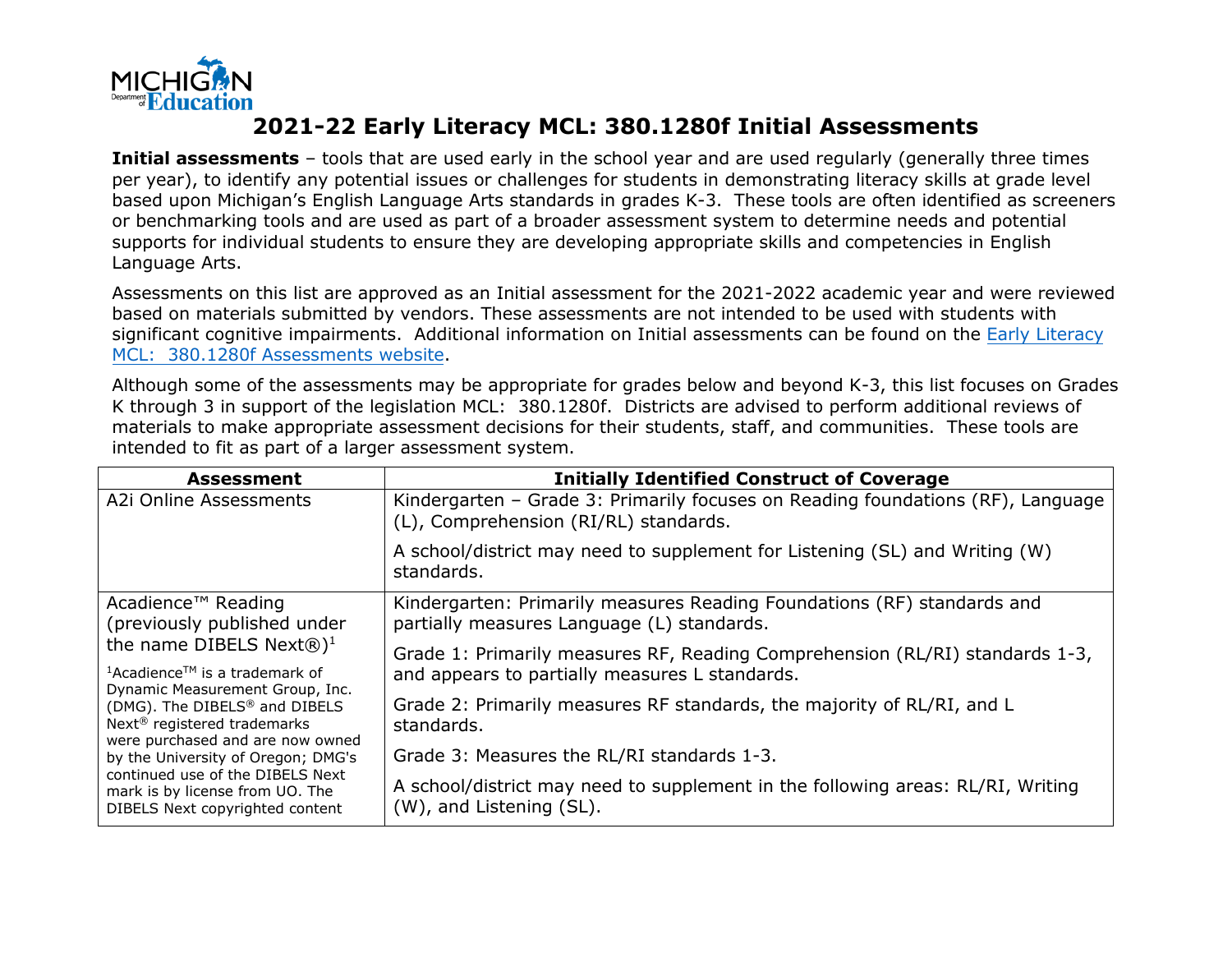

| <b>Assessment</b>                              | <b>Initially Identified Construct of Coverage</b>                                                                                                                                                                                                              |
|------------------------------------------------|----------------------------------------------------------------------------------------------------------------------------------------------------------------------------------------------------------------------------------------------------------------|
| and copyright continues to be owned<br>by DMG. |                                                                                                                                                                                                                                                                |
| Achievement Network ELA<br>Assessments         | Grade 2 - Grade 3: Appears to address Reading Comprehension (RL/RI) Language<br>$(L)$ , Writing $(W)$ .                                                                                                                                                        |
|                                                | A school/district may need to supplement for Listening (SL), Reading Foundation<br>(RF) standards.                                                                                                                                                             |
| <b>AIMSweb Plus</b>                            | Kindergarten - Grade 1: Primarily focuses on the Reading Foundations (RF)<br>standards.                                                                                                                                                                        |
|                                                | Grades 2-3: Appears to align with Reading Comprehension (RL/RI) standards 1-<br>6, and may also address Language (L) standard 5.                                                                                                                               |
|                                                | A school/district may need to supplement in the following areas:                                                                                                                                                                                               |
|                                                | Kindergarten - Grade 1: Reading Comprehension (RL and RI), Writing (W),<br>Listening (SL), and Language standards.                                                                                                                                             |
|                                                | Grades 2-3: RF, W, SL, and L standards.                                                                                                                                                                                                                        |
| AIMSweb                                        | Test of Early Literacy (TEL): Partially assesses Reading Foundations (RF).                                                                                                                                                                                     |
|                                                | Reading CMB (R-CBM): Appears to primarily assess some RF standards.                                                                                                                                                                                            |
|                                                | Written Expression CBM (WE-CBM): Appears to assess Language (L) standards<br>$L1$ and $L2$ .                                                                                                                                                                   |
|                                                | Spelling CBM (S-CBM): Appears to assess standard L2.                                                                                                                                                                                                           |
|                                                | Additional assessments may be available with this product but were not reviewed<br>at this time. A school/district may need to supplement in the following areas:<br>Reading Comprehension (RL and RI), Writing (W), Listening (SL), and L3 - L6<br>standards. |
| Beacon                                         | Grade 3: Addresses Reading Comprehension (RL/RI), Speaking and Listening<br>(SL), Writing (W), and Language (L) standards.                                                                                                                                     |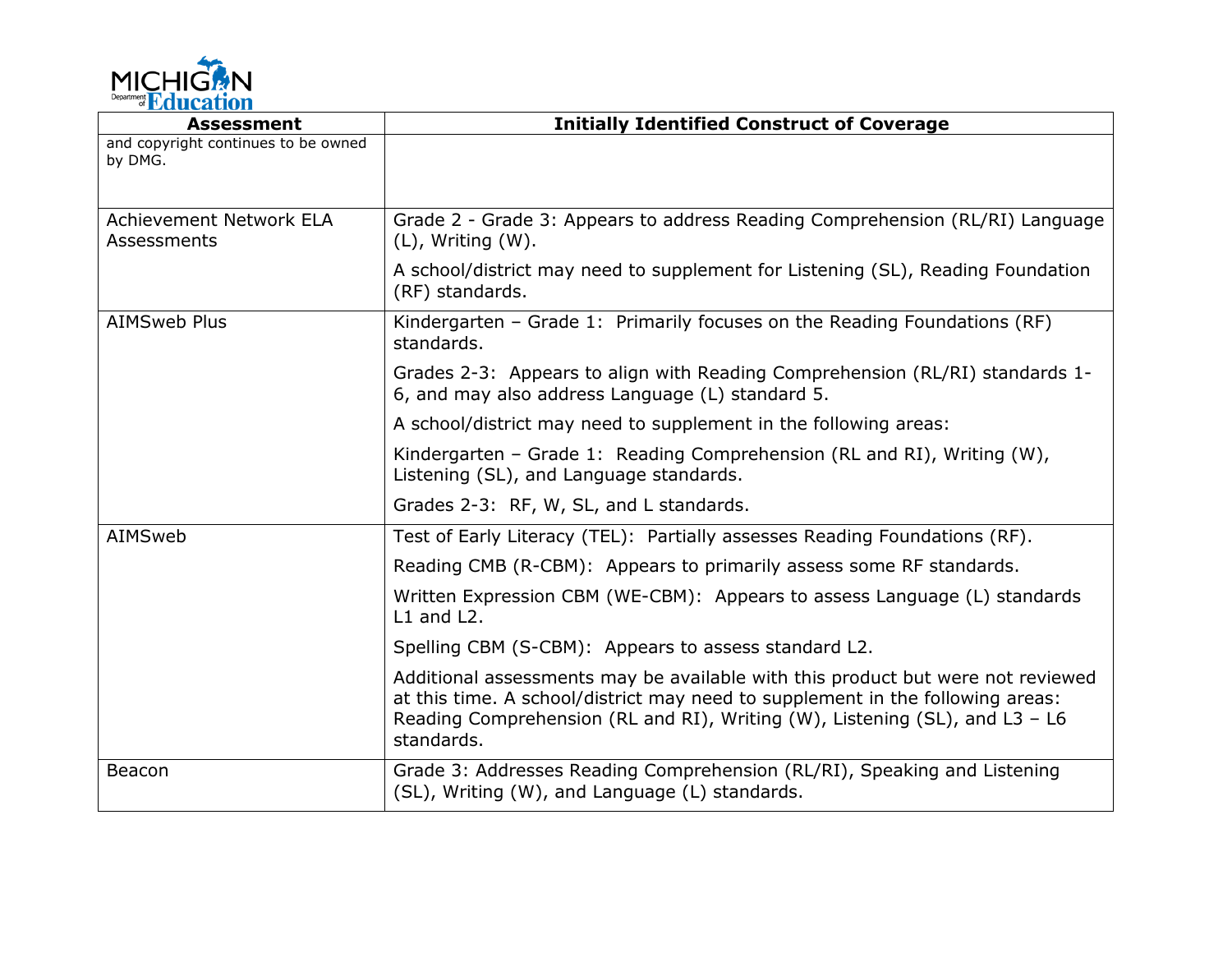

| <b>Assessment</b>                                               | <b>Initially Identified Construct of Coverage</b>                                                                                                                                                          |
|-----------------------------------------------------------------|------------------------------------------------------------------------------------------------------------------------------------------------------------------------------------------------------------|
|                                                                 | A school/district may need to supplement in the following areas: Reading<br>Foundations (RF) standards.                                                                                                    |
| <b>CUBED</b>                                                    | Grades K-3: Addresses Reading Foundation (RF), Reading Comprehension<br>(RL/RI), Language (L) standards.                                                                                                   |
|                                                                 | NLM addresses Listening (SL) and Writing (W) standards.                                                                                                                                                    |
| Degrees of Reading Power<br>(DRP) (Questar)                     | DRP: Partially aligns with Reading Comprehension standards (RI only).                                                                                                                                      |
|                                                                 | A school/district may need to supplement in the following areas: Reading<br>Foundations (RF), Reading Comprehension (RL), Writing (W), Listening (SL), and<br>Language (L).                                |
| DIBELS 6                                                        | There are several individual assessments in the DIBELS 6 <sup>th</sup> edition suite that<br>cover grades K-3. These assessments appear to primarily align with the Reading<br>Foundations (RF) standards. |
|                                                                 | A school/district may need to supplement in the following areas: Reading<br>Comprehension (RL/RI), Writing (W), Listening (SL), and Language (L).                                                          |
| Dibels 8 <sup>th</sup> Edition                                  | Addresses Reading Foundations (RF), Comprehension (RI/RL) standards. Districts<br>may need to supplement for Writing (W), Listening (SL), and Language (L)<br>standards.                                   |
| EL Education K-2 Reading                                        | Addresses Reading Foundation (RF) standards only.                                                                                                                                                          |
| <b>Foundations Skills Block</b><br><b>Benchmark Assessments</b> | A school/district may need to supplement for Listening (SL), Reading<br>Comprehension (RI/RL), Language (L), and Writing (W) standards.                                                                    |
| (No Cost)                                                       |                                                                                                                                                                                                            |
| easyCBM                                                         | Kindergarten - Grade 1: Appears to primarily focus on a portion of the Reading<br>Foundations (RF) standards, and the measures seem to differ by benchmark<br>assessment period.                           |
|                                                                 | Grade 2: Appears to assess some RF standards, appears to partially assess<br>Reading Comprehension (RL/RI) standards, and Language (L) standards.                                                          |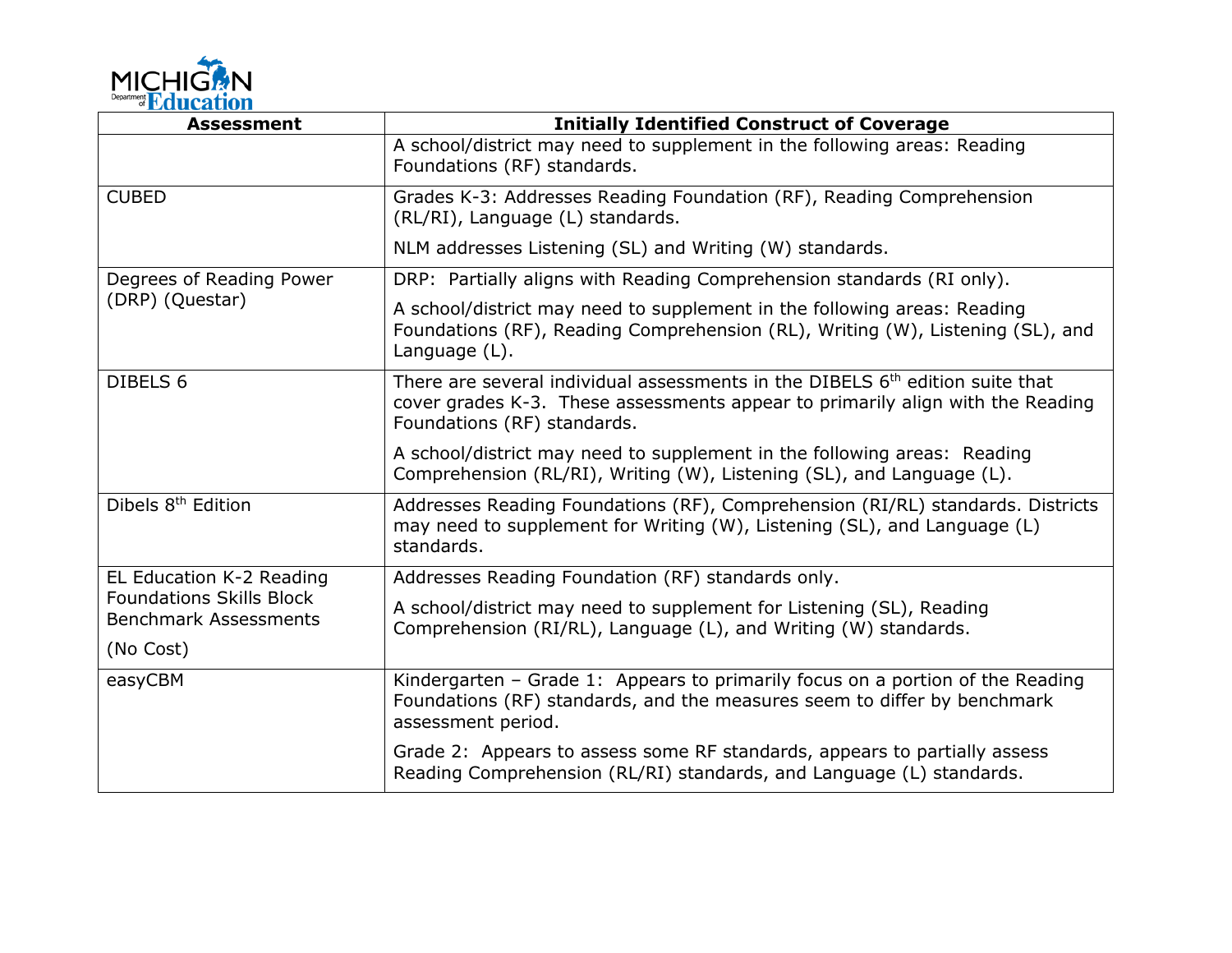

| <b>Assessment</b>                           | <b>Initially Identified Construct of Coverage</b>                                                                                                           |
|---------------------------------------------|-------------------------------------------------------------------------------------------------------------------------------------------------------------|
|                                             | Grade 3: Appears to introduce a "CCSS Reading Measure," which focuses<br>primarily on RL/RI and RF.                                                         |
|                                             | Language (Vocabulary) and "CCSS Reading Measure" are only available with the<br>paid version of easyCBM.                                                    |
|                                             | A school/district may need to supplement in the following areas: RL/RI, Writing<br>(W), Listening (SL), and Language (L) standards.                         |
| Edmentum Exact Path                         | Appears to primarily assess Reading Foundations (RF), Reading Comprehension<br>(RL/RI), and Language (L) standards.                                         |
|                                             | A school/district may need to supplement in the following areas: Writing (W) and<br>Listening (SL) standards.                                               |
| FastBridge FAST aReading                    | Kindergarten: Appears to focus on the Reading Foundations (RF) standards.                                                                                   |
|                                             | Grade 1 - 2: Appears to heavily align to the RF and Language (L) standards with<br>partial alignment to Reading Comprehension standards (RL).               |
|                                             | Grade 3: Appears to align to RF, L, and Reading Comprehension (RL/RI)<br>standards (RL/RI standard 1-3).                                                    |
|                                             | A school/district may need to supplement in the following areas:                                                                                            |
|                                             | Kindergarten - Grade 2: Reading Comprehension (RL/RI), Writing (W), and<br>Listening (L).                                                                   |
|                                             | Grade 3: W and L.                                                                                                                                           |
| FastBridge FAST CBMreading                  | Appears to align to the Reading Foundations (RF) standards.                                                                                                 |
|                                             | A school/district may need to supplement in the following areas: Reading<br>Comprehension (RL/RI), Writing (W), Listening (SL), and Language (L) standards. |
| FastBridge FAST earlyReading<br>(composite) | Appears to be an assessment for students in Kindergarten and Grade 1 and is<br>aligned to the Reading Foundations (RF) standards.                           |
|                                             | A school/district may need to supplement in the following areas: Reading<br>Comprehension (RL/RI), Writing (W), Listening (SL), and Language (L) standards. |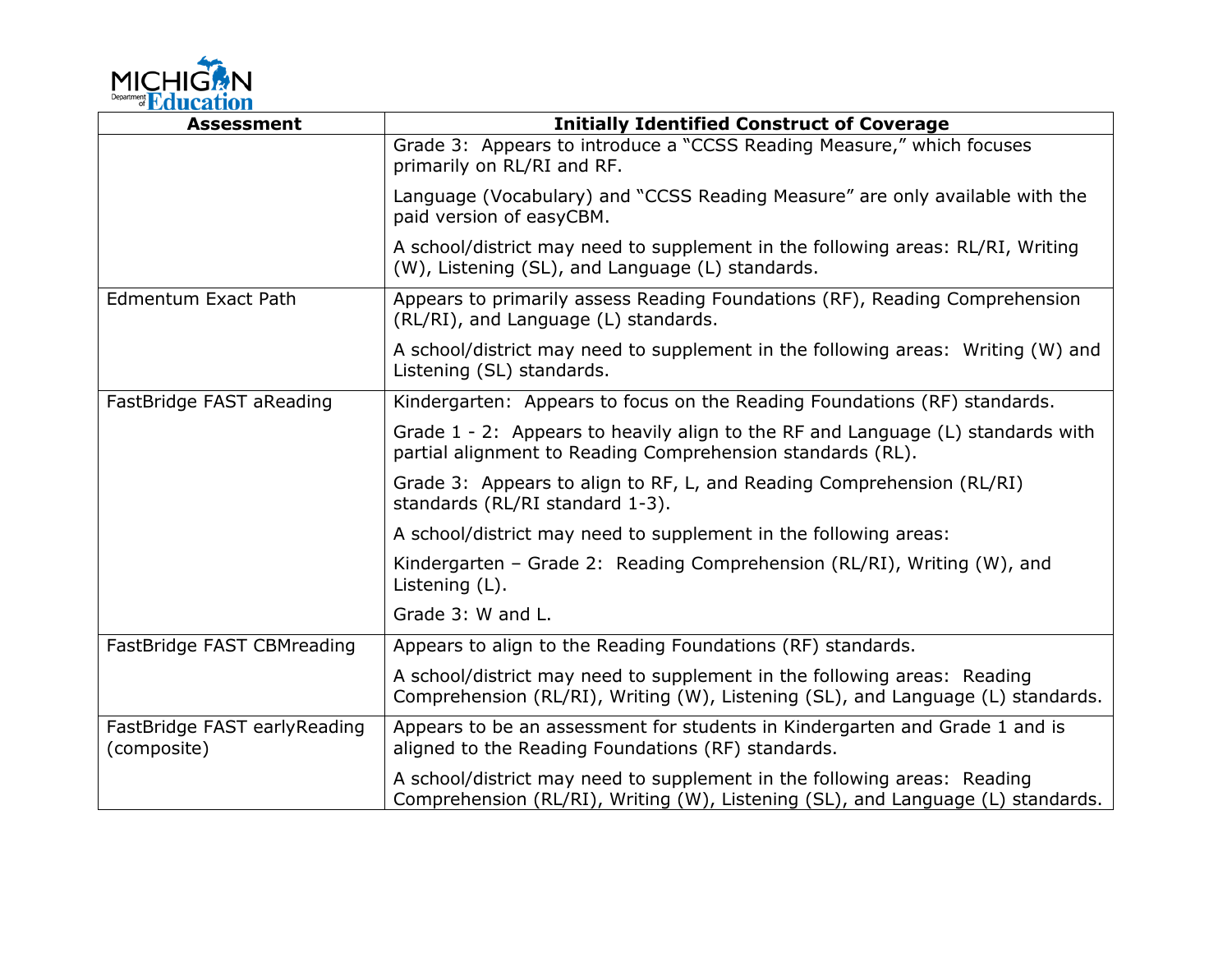

| <b>Assessment</b>                                       | <b>Initially Identified Construct of Coverage</b>                                                                                                                                                                                            |
|---------------------------------------------------------|----------------------------------------------------------------------------------------------------------------------------------------------------------------------------------------------------------------------------------------------|
|                                                         | In addition, an assessment aligned to the ELA standards would also be necessary<br>for students in grades 2-3.                                                                                                                               |
| Fountas & Pinnell Benchmark<br>Assessment System        | The current documentation submitted for this assessment mentions "fluency" and<br>"reading comprehension". However, depth and alignment were difficult to<br>determine. In addition, information on text complexity is unclear at this time. |
| Imagine Learning Beginning of<br><b>Year Benchmark</b>  | Grades K-3: Addresses Reading Foundation (RF), Reading Comprehension<br>(RL/RI), and some Language (L) standards.                                                                                                                            |
|                                                         | *Need to clarify if it assesses RL and RI.                                                                                                                                                                                                   |
|                                                         | Need to supplement for Listening (SL), Writing (W), and Language (L) standards.                                                                                                                                                              |
| Iowa Assessments- Survey<br>Version                     | The Iowa Assessments- Survey Version does not appear to be available for<br>Kindergarten students.                                                                                                                                           |
|                                                         | Grade 1-2 (Level 7 and 8): Appear to have two assessments in the survey:<br>Reading Test and Language Test. The tests appear to be aligned with some<br>Reading Foundations (RF) and Reading Comprehension (RL/RI) standards.                |
|                                                         | Grade 3 (Level 9): Appears to have be aligned to RL/RI standards.                                                                                                                                                                            |
|                                                         | Written Expression Test and optional Word Analysis and Listening Tests are also<br>available.                                                                                                                                                |
|                                                         | A school/district may need to supplement in the following areas: RF, Writing (W),<br>Language (L), and Listening (SL) standards.                                                                                                             |
| i-Ready Diagnostic Reading<br>Assessment                | Appears to align with the Reading Foundations (RF), Reading Comprehension<br>(RL/RI) and Language (L) standards.                                                                                                                             |
|                                                         | A school/district may need to supplement in the following areas: $W$ , L (1-3), and<br>SL standards.                                                                                                                                         |
| <b>Istation Indicators of Progress</b><br>Early Reading | Grades K-3: Addresses Reading Foundation (RF), Reading Comprehension<br>(RL/RI), Language (L) and Listening (SL) standards.                                                                                                                  |
|                                                         | A school/district may need to supplement for Writing (W) standards.                                                                                                                                                                          |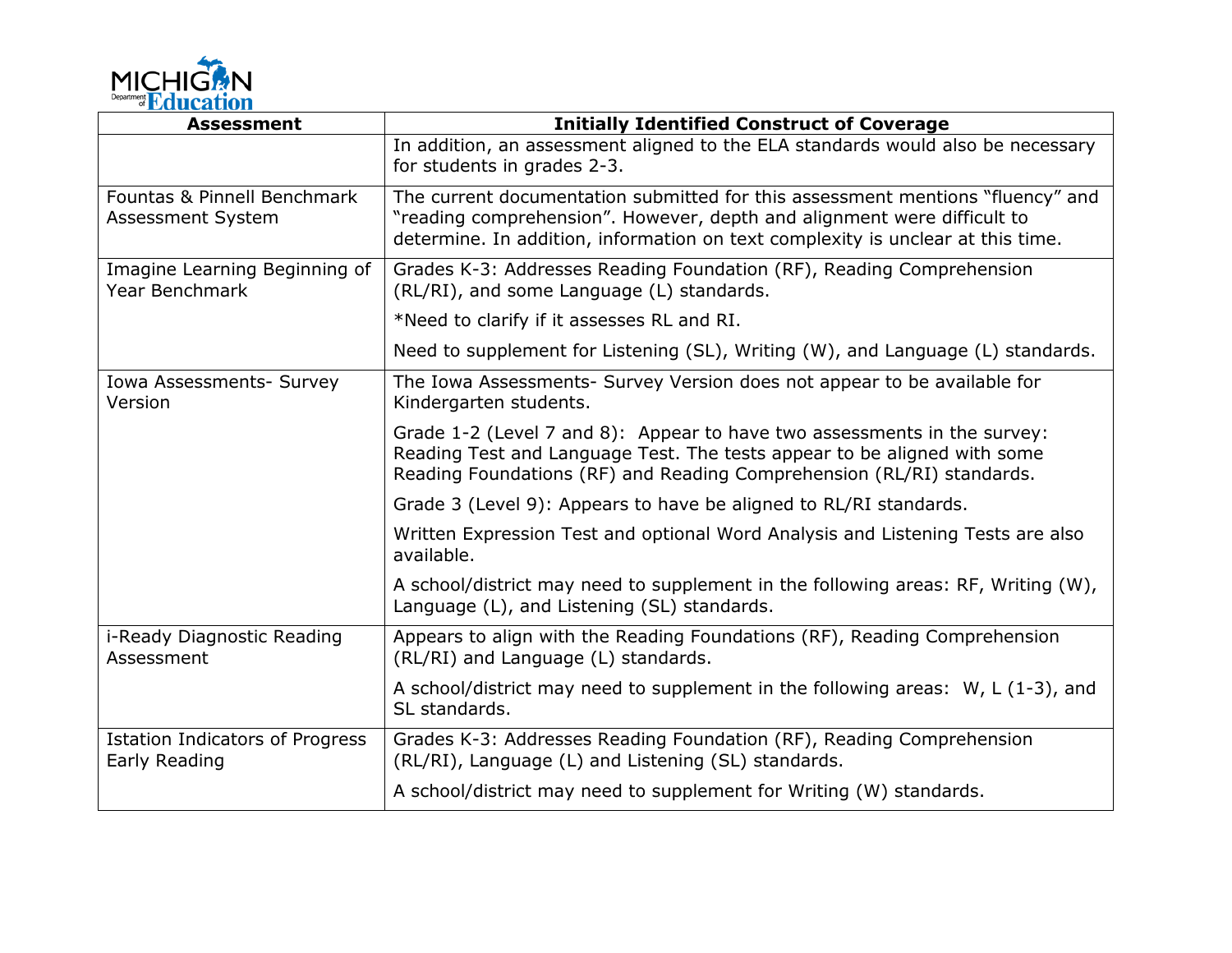

| <b>Assessment</b>                                                                                                                                            | <b>Initially Identified Construct of Coverage</b>                                                                                                                                                             |
|--------------------------------------------------------------------------------------------------------------------------------------------------------------|---------------------------------------------------------------------------------------------------------------------------------------------------------------------------------------------------------------|
| Kindergarten Readiness<br>Assessment / Kindergarten<br>Entry Observation (Language<br>and Literacy domain only)                                              | Kindergarten Entry                                                                                                                                                                                            |
|                                                                                                                                                              | Primarily assess Reading Comprehension (RL/RI), Listening (SL), Language (L),<br>Writing (W), Reading Foundations (RF).                                                                                       |
| Lexia RAPID Assessment                                                                                                                                       | Kindergarten - Grade 2: Appears to align with Reading Foundations (RF),<br>Reading Comprehension (RL/RI), and Language (L) standards.                                                                         |
|                                                                                                                                                              | Grade 3: Appears to align with RL/RI and L standards.                                                                                                                                                         |
|                                                                                                                                                              | A school/district may need to supplement in the following areas: Listening (SL)<br>and Writing (W).                                                                                                           |
| Michigan Early Literacy<br>Benchmark Assessment                                                                                                              | This assessment is online (currently no paper/pencil form) and is available three<br>times per year.                                                                                                          |
|                                                                                                                                                              | Kindergarten - Grade 2: Primarily align to Reading Foundation (RF), Reading<br>Comprehension (RL/RI), Writing (W), and Language (L).                                                                          |
|                                                                                                                                                              | A school/district may need to supplement in the following areas: Listening (SL)<br>standards.                                                                                                                 |
| <b>NWEA MAP Growth</b><br>(formerly NWEA Map System-<br>Survey with Goals test and<br>Survey test)                                                           | Kindergarten - Grade 3: Appears to be a large focus on the Reading Foundations<br>(RF) and Language (L) standards. Also, indicates that Language score includes<br>Writing Process and Composition Structure. |
|                                                                                                                                                              | A school/district may need to supplement in the following areas: Listening (SL),<br>and perhaps a stronger alignment with the Reading Comprehension (RL/RI) and<br>Writing (W) standards.                     |
| <b>NWEA MAP Growth K-2</b><br>(formerly NWEA Map for<br>Primary Grades (MPG)<br>System) (Survey with Goals<br>test, Screening test, and Skills<br>Checklist) | Primarily focuses on the Reading Foundation (RF) and Language (L) standards<br>with some emphasis on Writing (W) and Reading Comprehension (RL/RI)<br>standards.                                              |
|                                                                                                                                                              | A school/district may need to supplement in the following areas: Listening (SL)<br>and perhaps RL/RI and W standards.                                                                                         |
| <b>NWEA MAP Reading Fluency</b>                                                                                                                              | Primarily focuses on the Reading Foundation (RF) and Language (L) standards.                                                                                                                                  |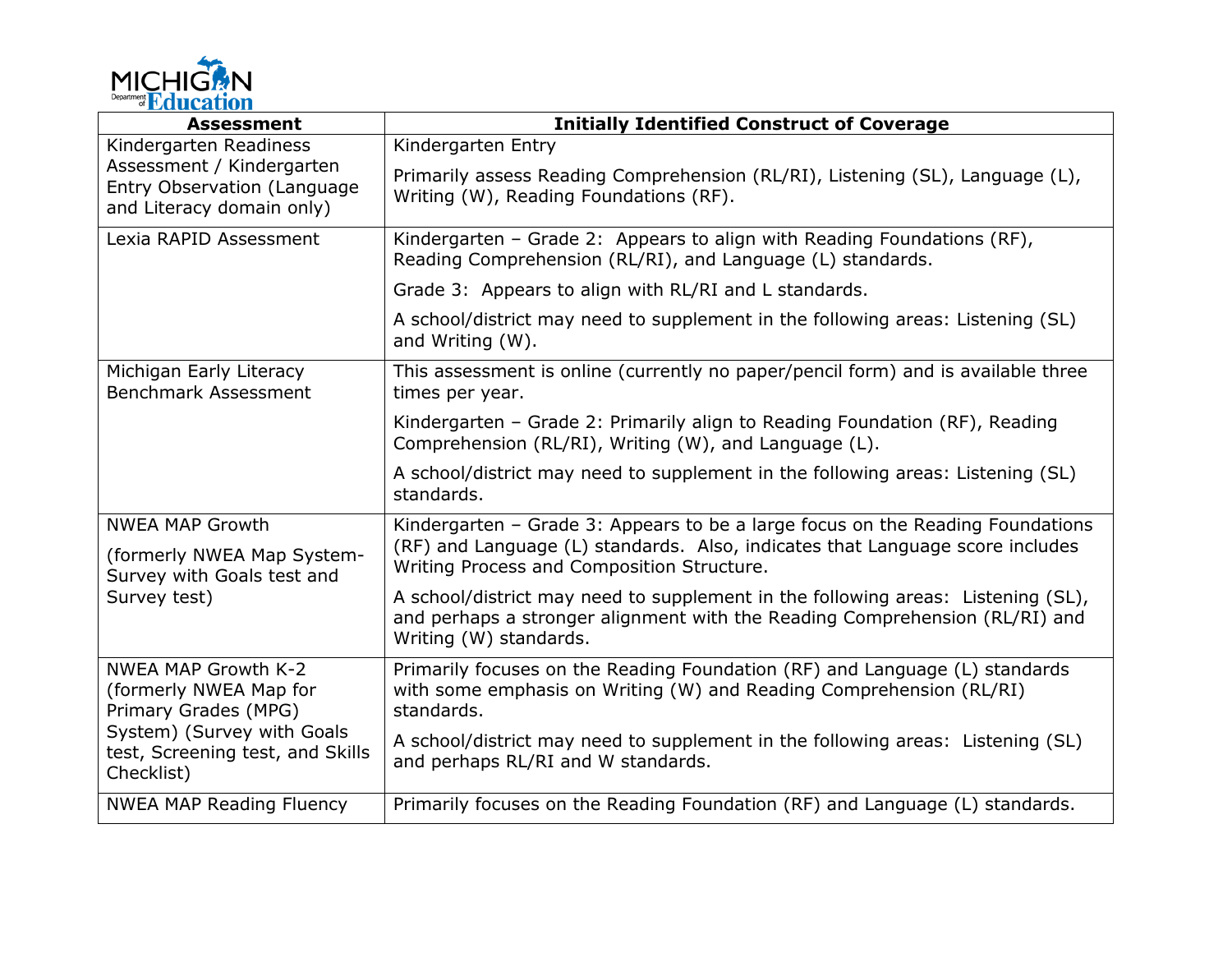

| <b>Assessment</b>                                                                   | <b>Initially Identified Construct of Coverage</b>                                                                                                                                         |
|-------------------------------------------------------------------------------------|-------------------------------------------------------------------------------------------------------------------------------------------------------------------------------------------|
|                                                                                     | A school/district may need to supplement for Reading Comprehension (RL/RI),<br>Writing (W), Listening (SL), and Speaking (SL) standards.                                                  |
| <b>NWEA Skills Checklist</b>                                                        | Appears to provide targeted analysis of Reading Foundations (RF). This<br>assessment should be paired with the NWEA MPG for an effective Initial<br>assessment.                           |
| 95 Percent Group's<br>Phonological Awareness<br>Screener for Intervention<br>(PASI) | Kindergarten - Grade 1: Addresses Reading Foundation(RF) for phonological<br>awareness only.                                                                                              |
|                                                                                     | A school/district may need to supplement in the following areas: Additional<br>Reading Foundations (RF), Reading Comprehension (RL/RI), Language (L),<br>Listening (SL), and Writing (W). |
| Predictive Assessment of                                                            | Appears to have an alignment with the Reading Foundations (RF) standards.                                                                                                                 |
| Reading (Red-e Set Grow)                                                            | A school/district may need to supplement in the following areas: Reading<br>Comprehension (RL/RI), Language (L), Writing (W), and Listening (SL) standards.                               |
| Reading Inventory (Houghton<br>Mifflin Harcourt)                                    | Foundational Reading Assessment: Appears to measure Reading Foundations<br>(RF) standards.                                                                                                |
|                                                                                     | Reading Comprehension Assessment: Appears to measure Reading<br>Comprehension (RL/RI) standards.                                                                                          |
|                                                                                     | A school/district may need to supplement in the following areas: Writing (W),<br>Language (L), and Listening (SL) standards.                                                              |
| Renaissance Learning: STAR<br><b>Reading Test</b>                                   | Primarily assesses the Reading Comprehension (RI/RL) standards with some<br>emphasis on Language (L) standards.                                                                           |
|                                                                                     | A school/district may need to supplement in the following areas: Reading<br>Foundations (RF), Writing (W), Language (L), and Listening (SL) standards.                                    |
| Renaissance Learning: STAR<br>Early Literacy Reading Test                           | Primarily focuses on the Reading Foundations (RF) standards. Subdomains appear<br>to include Reading Comprehension (RL/RI).                                                               |
|                                                                                     | A school/district may need to supplement in the following areas: Reading<br>Comprehension (RI/RL), Language (L), Listening (SL), and Writing (W) standards.                               |